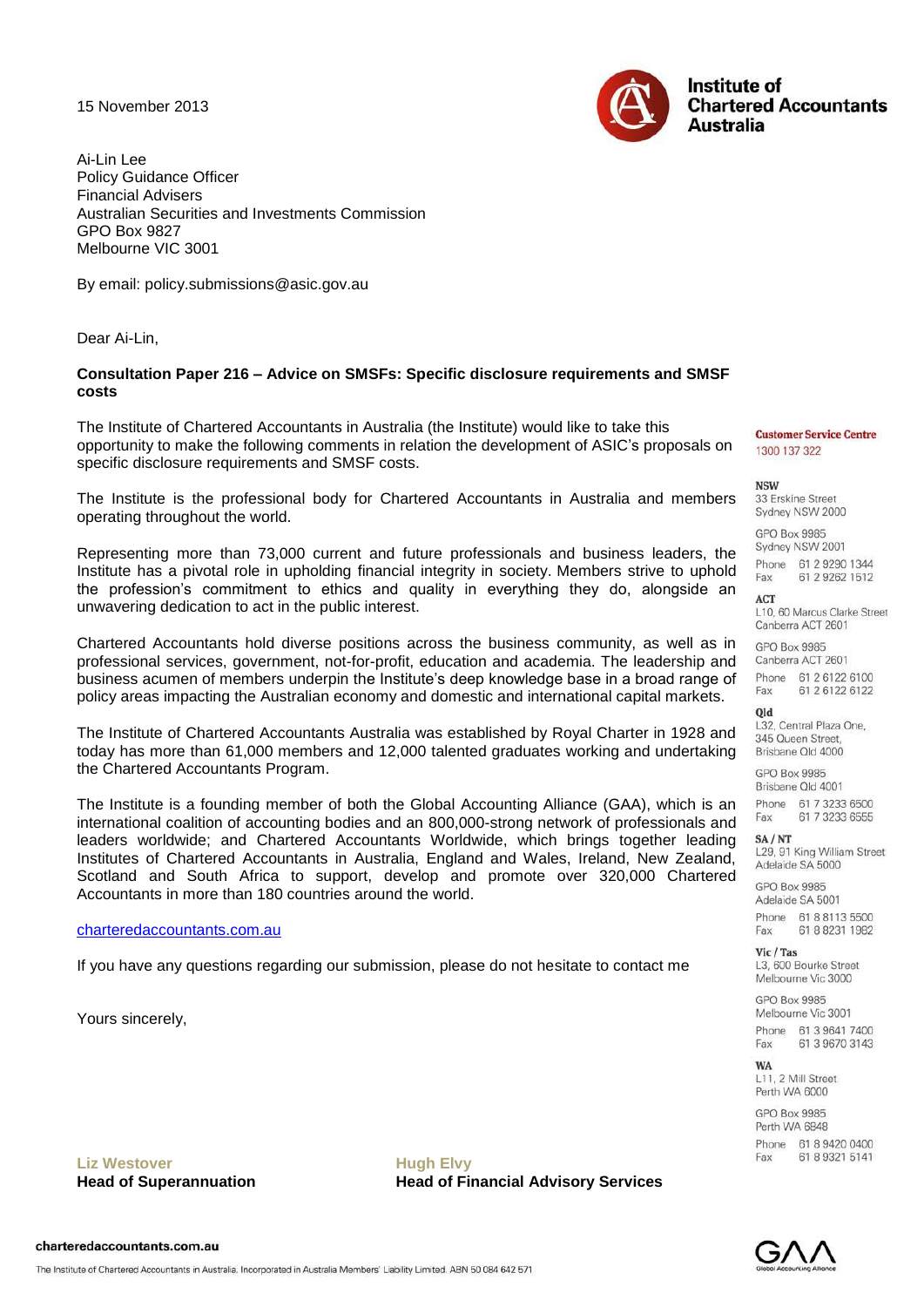#### **General comments**

The Institute broadly supports measures that will enhance the quality of information that is given and available to existing and potential SMSF trustees. With \$500 billion currently being held in the growing SMSF sector, the Institute understands the focus being directed towards it by ASIC and the government.

2

While we appreciate that ASIC"s responsibilities are with regard to advice provided by those that are or should be operating under an Australian Financial Services Licence, we believe that the type of information contained in disclosures addressed in the consultation paper should be made available more broadly and that ASIC has an opportunity to work with other regulators and the superannuation industry to ensure all potential SMSF trustees are made aware of various issues prior to setting up an SMSF. As advice is not a requirement for those considering an SMSF we must ensure that anyone, regardless of whether they seek professional advice or not, are aware of certain issues and considerations prior to setting up an SMSF. This process therefore needs a more educational approach for all potential SMSF trustees rather than a compliance approach for advisers.

We believe the greater risk of awareness of the responsibilities for potential SMSF trustees lies not with the provision of advice from financial advisers and professionals but with those who are not seeking any advice or are receiving advice from non-professional and unregulated sources, including family or friends. The question must be asked as to whether the proposed measures in the consultation paper are too narrowly focused in the wrong area.

The Institute encourages further consideration as to whether the specific disclosures proposed by ASIC are warranted or whether they are adequately covered by provisions under the Future of Financial Advice best interests duty. We caution whether further disclosure requirements should be implemented now at a time when new requirements under best interests duty are still being bedded down.

Furthermore, we caution that the proposed requirements appear to respond to issues that are not systemic in nature. Whilst ASIC"s findings in its recent review of SMSF advice (REP 337) noted that there was room for improvement in some areas, most advice was found to be adequate. This is despite the fact that the pieces of advice being reviewed were considered to be high risk. We would encourage appropriate consideration before further layers of compliance are pushed onto advisers.

The Institute would also encourage consideration as to if and how existing SMSF trustees should be made aware of certain information contained in the proposed disclosures. With 500,000 funds already holding \$500 billion in assets, it may be similarly important that these trustees are informed about certain issues, such as the operation of the statutory compensation scheme.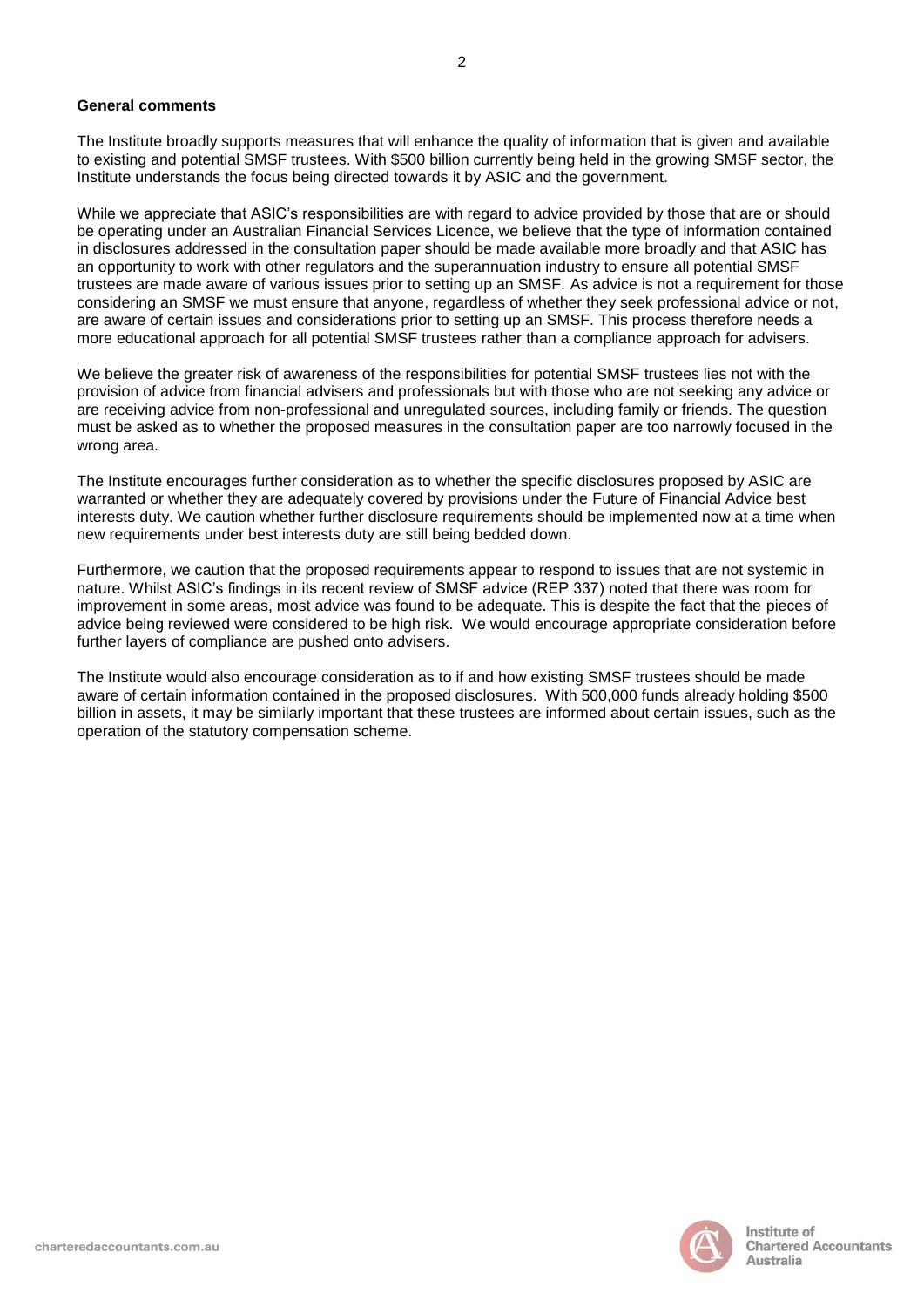# **Proposed Disclosure Requirements**

# **B1 Warnings about lack of statutory compensation for SMSFs**

While we do not specifically oppose the inclusion of a disclosure within the body of a Statement of Advice, it should be noted that warnings in relation to the lack of access to a statutory compensation scheme already exist within the ATO"s trustee declaration form. Notwithstanding that we believe the processes and timing of the signing of this form be amended (see below), it is important that duplication of information to trustees does not ultimately discourage them from reading any of the information and disclosures provided. The volume of information can be overwhelming and have the reverse effect to that intended. We therefore caution that proceeding with the inclusion of this disclosure may not achieve its objective.

# **Ensuring awareness of all SMSF trustees**

All new SMSF trustees, regardless of whether they are setting up a new fund or joining an existing fund are required to sign the ATO"s trustee declaration form. This document outlines trustee responsibilities and obligations in running an SMSF and additionally includes statements regarding the lack of access to a statutory compensation scheme. We believe that a more appropriate process to ensure potential trustees are better informed about these measures is to address the timing, content and processes around signing this form.

One of the major shortcomings of the declaration is that the form is not required to be signed prior to setting up the fund. It is only required to be signed within 28 days of becoming a trustee. It is however reviewed by SMSF auditors as part of the first year audit. While the Institute believes the warning in the current form regarding the statutory compensation scheme can be justified, the timing of the declaration means that most funds may have already been set up by the time the trustees are made aware of the relevant information.

We would strongly encourage ASIC to work with the ATO to require the declaration to be signed at the point at which a trustee applies to set up a regulated super fund. This could be achieved by including the declaration in the initial application form to become a regulated fund. This would achieve the following objectives:

- Ensure all trustees, regardless of whether they receive professional advice are made aware of the operation of the statutory compensation scheme.
- Awareness of the scheme and other trustee responsibilities and obligations is achieved before an  $\bullet$ SMSF is set up.
- The ATO will have better oversight over the signing of the declaration as it is physically provided to  $\bullet$ them with the initial application form.

We also believe that bolstering the mechanisms and wording of the trustee declaration form will be beneficial for all potential SMSF trustees, not simply those that have received financial advice.

# **Prescribed format**

Should ASIC proceed with requirements for statutory compensation disclosures, the Institute supports the provision of a prescribed format as to how information around the lack of access of SMSFs to a statutory compensation scheme is provided.

We believe however that the wording needs to educate potential trustees, not simply "warn" them. An inability of SMSF trustees to not access such a scheme may not necessarily be seen as a negative feature, particularly in relation to fees that may otherwise apply. If the investor has invested in low risk assets with large reputable organizations (for example, direct investment in a diversified portfolio of blue chip stocks) the lack of access to a scheme may be of little consequence.

We note comments made by SMSF investors following the Trio inquiry that even if they had known about the lack of access to a scheme, it would not have made any difference to their decision regarding setting up an SMSF or investing through Trio as they believed APRA and ASIC had oversight over Trio and their financial adviser.

Furthermore, disclosures must address the true operation of the scheme, including how members of APRA regulated funds are affected.

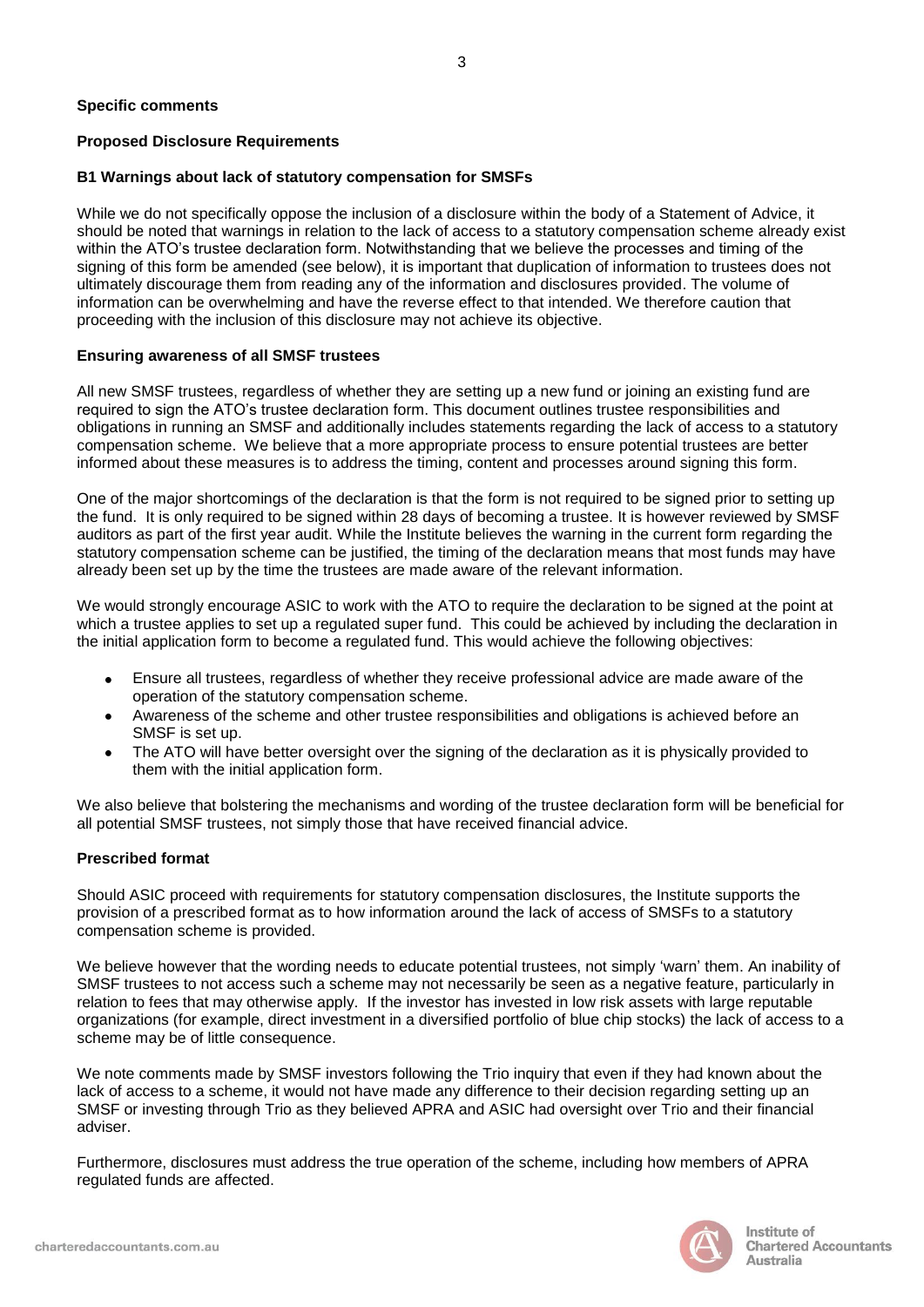## **Broader disclosures about the operation of statutory compensation schemes**

We believe that if it be deemed appropriate to include specific disclosures on statutory compensation schemes for SMSFs then it is warranted that similar disclosure of the operation of the statutory compensation scheme for all other types of funds should also be included.

It is not appropriate to "warn" SMSF trustees about the lack of access to a statutory compensation scheme without discussion on how the scheme applies to other types of superannuation funds. In order to provide a balanced, educational and useful disclosure, potential trustees should also need to understand that being a member of an APRA regulated fund does not guarantee that they will be covered under the scheme in the event of a fraud. In addition that specific approval needs to be provided by the relevant Minister before access is granted.

Furthermore, compensation amounts are still ultimately paid by the members of superannuation funds via a special levy.

The disclosure must not imply, (by omission or overtly), that being in another type of superannuation fund guarantees coverage under the scheme or that there is no cost associated with compensation being paid out. Importantly, members of larger funds may incur costs associated with the scheme regardless of whether they are directly impacted by a fraud.

## **Separate declaration**

We do not believe that SMSF trustees should be required to sign a separate document with regard to the statutory compensation scheme. This is already appropriately included in the ATO trustee declaration form.

## **Burden on advisers to include in Statement of Advice (SOA)**

We believe the burden on advisers to include such a disclosure would not be excessive. However we caution that the cumulative effect of additional disclosures can impact the overall provision of advice. It is well accepted that large amounts of disclosures contained in extensive Statements of Advice are frequently ignored or unread by the recipients of advice.

It remains a challenge to ensure that SOAs are well balanced with appropriate information but not overloaded with disclosures that clients are unlikely to read.

# **B2 Disclosure Requirements**

Broadly speaking, the Institute believes that much of these disclosures require rewording to appropriately deliver the objectives ASIC is endeavouring to achieve. We are concerned that the current wording implies a negative connotation rather than simply providing education for trustees about some of the specific requirements of running an SMSF and the relative merits in comparison with larger APRA regulated funds. This information should be in a form to allow trustees to properly understand and make an informed decision in regards to an SMSF. It is not appropriate to treat these disclosures as warnings about SMSFs, particularly when there are also risks and considerations for all types of funds.

We believe that, as discussed above, inclusion in the existing (or amended) ATO trustee declaration form may be a more appropriate way of conveying information to trustees. Again, we would strongly encourage ASIC to work with the ATO to enhance the timing and processes around the trustee declaration form to achieve a better outcome for all SMSF trustees, regardless of whether professional advice is received.

We are also very mindful of ASIC's position in ensuring disclosure is "clear, concise and effective". This has recently been reiterated in the latest updated ASIC RG 175

Notwithstanding, we believe a better process is available for the provision of information to trustees, we make the following comments in relation to proposed disclosures contained in the consultation paper.

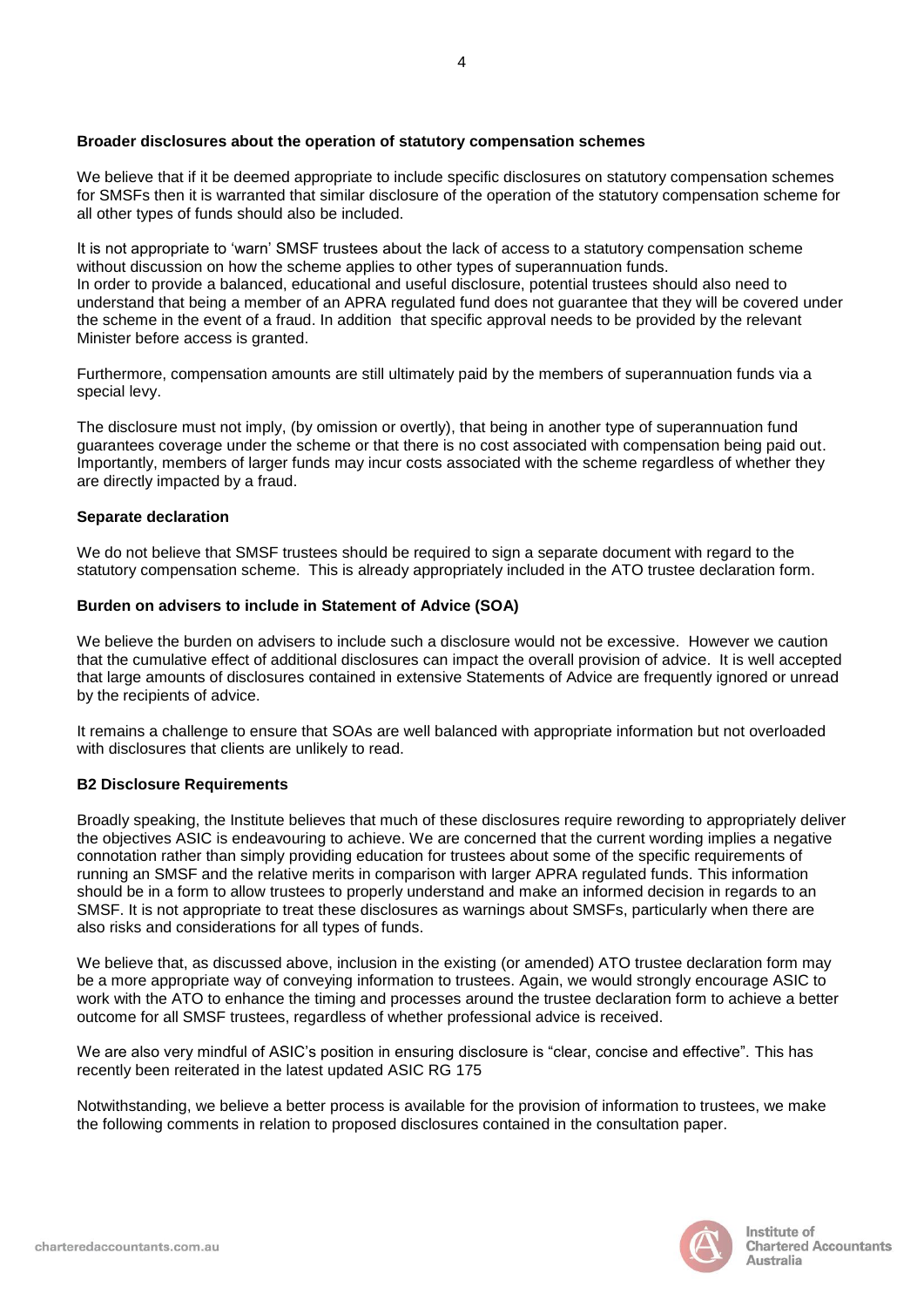### *Item 1 Responsibilities and obligations for SMSF trustees associated with running an SMSF*

Without being overly prescriptive, it will be important to provide guidance to advisers on the scope of responsibilities and obligations that ASIC would expect to be provided to potential SMSF trustees. Realistically, the full extent of trustee responsibilities extends to vast amounts of detailed legislation and regulation which practically cannot be conveyed to them. Alignment with the trustee declaration form would be warranted to cover the major issues for consideration by trustees in running an SMSF.

General statements requiring explanations of responsibilities and obligations of trustees may leave an adviser exposed if they have not disclosed a minor issue that ultimately impacts on an SMSF trustee at a later date.

The inclusion of commentary that a trustee"s responsibilities remain with them, regardless of the use of service providers such as administrators, advisers or tax agents is warranted. Additionally, raising awareness of shared responsibility by trustees regardless of a dominant trustee is appropriate.

### *Item 2 Risks associated with an SMSF*

*Lack of insurance* – we believe the rewording of this section would be required. The Institute is concerned that the current wording implies inaccuracies as to how insurance operates within APRA regulated funds.

It must be clear that insurance in APRA funds is not always automatic. Additionally, insurance coverage in an APRA fund may be grossly inadequate for an individual and it does come at a cost. If the disclosure is designed to address specific issues with an SMSF, it must not imply that APRA regulated funds are the "answer" to perceived shortcomings. The risk is that a potential trustee may make a decision to remain with an APRA fund under a misapprehension as to how insurance may apply to them.

The disclosure must also be clear that insurance is still available within an SMSF, albeit not automatic.

While insurance should be considered in any decision to switch from an APRA fund to an SMSF, a balanced disclosure is vital to ensure that potential trustees are making a fully informed decision.

*Other risks* – While there are considerations that need to be undertaken when assessing whether or not an SMSF is appropriate or not, these should not be labeled as 'risks'. Again, the Institute would strongly encourage re-wording of proposed disclosures to accommodate a more educational approach to the provision of information. For example, while it is true that SMSF trustees do not have access to the Superannuation Complaints Tribunal, this may not necessarily be considered to be a risk. Furthermore, the operation of SCT for members of APRA funds may be perceived as coming with its own risks. The use of individual trustees does not necessarily constitute a risk for trustees either. Corporate trustees are generally considered to be administratively easier and may have certain advantages but this does not mean individual trustees are risky.

A table of advantages/disadvantages may be more appropriate or simply a list of considerations in a factual/educational manner. We would encourage further consultation with industry on the major issues that should be included in this section.

# *Item 3 The need to develop and implement an appropriate investment strategy for an SMSF*

While SMSF trustees are required to develop and give effect to an investment strategy for their fund, the wording of this disclosure does not appropriately reflect the requirements. The use of the word "appropriate" is highly subjective and not a legal requirement. Trustees are required to *consider* a number of factors in designing their strategy.

The statements that an investment strategy "ensures the fund is likely to meet the members' retirement needs" is inappropriate. It implies that the SMSF is the only retirement savings that a person has, that they know at the time what their retirement needs will be and fails to address legal barriers to achieving this objective (eg maximum contribution levels).

We would encourage the wording to better reflect legislative requirements regarding creation and review of investment strategies and alignment with guidance from the ATO.

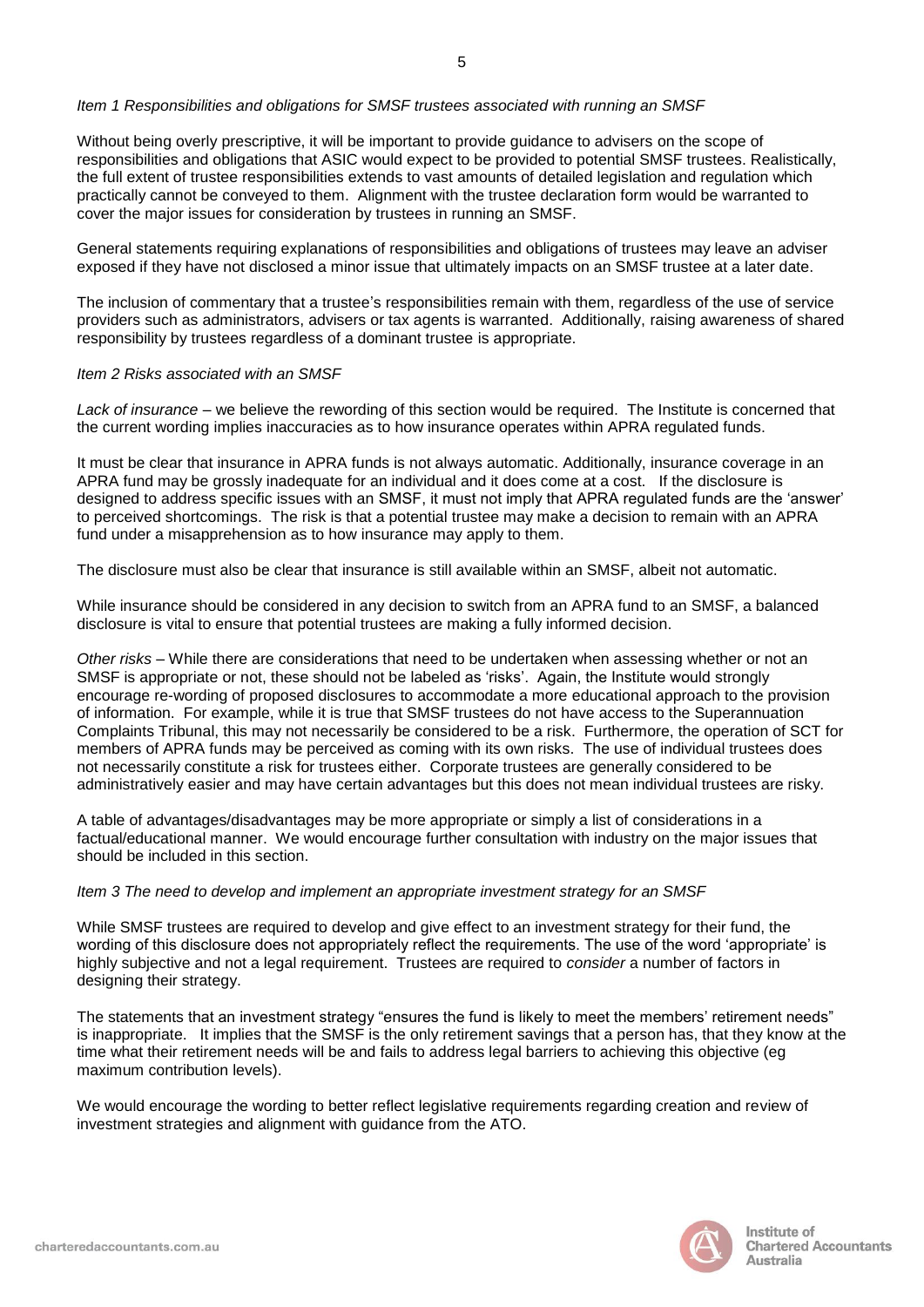### *Item 4 The time commitment and skills needed to run an SMSF effectively*

This disclosure is in part already addressed in Item 1. It may be more appropriate to build on wording contained in Item 1 to address the time commitment required by trustees to run their own fund. Again, we encourage an educative approach to the wording rather than implying risk. Statements to the effect of tailoring a trustee"s time commitment based on the level to which they intend to outsource certain operational functions is warranted.

### *Item 5 The costs of managing an SMSF*

While costs of managing an SMSF are an important consideration by potential trustees, re-wording is required for this section to give a more balanced assessment of costs in both SMSFs and APRA funds.

It should also be clear that the provision of estimates for costs can be extremely difficult where other external service providers may (or may not) be involved. There can be a large difference in what administrators, tax agents, actuaries, auditors and accountants charge, depending on the level of service provided as well as other considerations. The choice of these providers may be at the discretion of the client and well outside the control of the adviser.

The provision of estimates based on any number of scenarios may result in large amounts of disclosure which ultimately may be overlooked. To the extent that an adviser can provide estimates, they should. However a statement encouraging trustees to make their own enquiries about costs from their other service providers would be appropriate.

## *Item 6 The need to consider and develop an exit strategy for an SMSF*

The Institute does not believe that this disclosure accurately reflects legal obligations associated with running a fund. The wording implies that trustees must develop such an exit strategy.

While awareness of the possible need to exit an SMSF may provide some value to trustees, the disclosure must not be seen to mislead trustees as to their obligations but provide meaningful information. It would be useful to provide trustees with reasons why a need might exist to have an exit strategy but in an informative, educational and awareness based manner.

It may not be appropriate to develop an exit strategy for the fund or its members at the time of setup as it would not be possible to develop an exit strategy for the vast array of scenarios which may arise that would warrant exiting a fund. Arguably, a number of these scenarios will be ignored by trustees as impossible (eg divorce is not a scenario generally considered by happily married couples). It should be noted also that the same consideration may need to be given to scenarios within larger funds.

# *Item 7 The laws and policies that affect SMSFs are subject to change*

This item could be incorporated into items 1 and 2. We note however that the focus of changes in law should refer to changes in superannuation, not only SMSF law.

# **Transitional period**

The Institute believes that, should ASIC proceed with introducing requirements for the proposed disclosures, adequate time must be given to allow system changes for providers and training for those advisers impacted by the changes. A period longer than 6 months may be required.

We would also encourage a 1 July start date as most advisers are familiar with this date as a start date for legislative changes and use the period in the lead up to this date to turn their minds to impending changes and educating themselves on all changes affecting their industry.

Early adoption by advisers and licensees should not be discouraged.